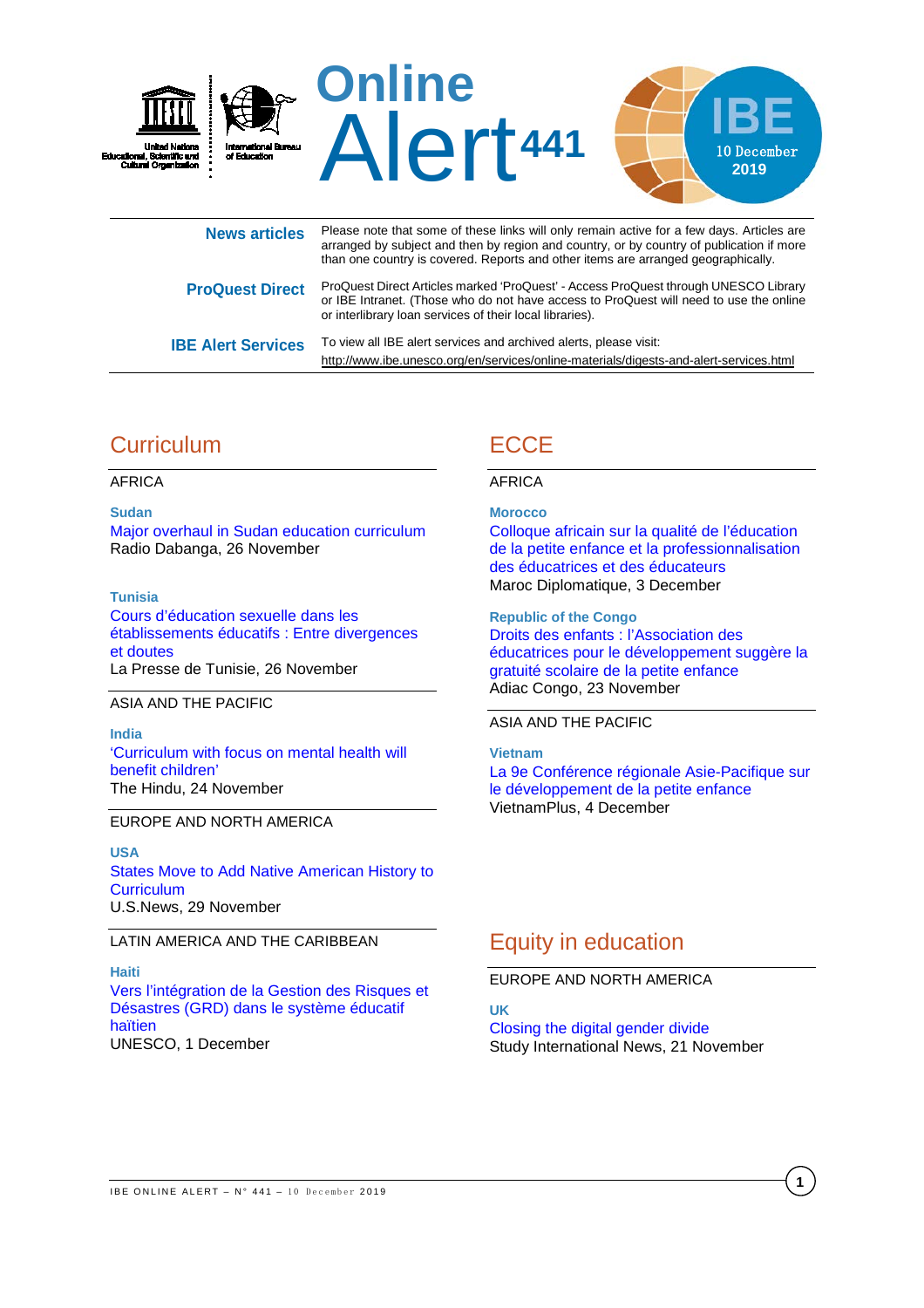# Education system

#### AFRICA

#### **Cameroun**

[Cameroun: Adamaoua –](https://afriqueactudaily.com/index.php/2019/11/25/cameroun-adamaoua-rentree-3000-refugies-centrafricains-a-lecole/) rentrée: 3000 [réfugiés centrafricains à l'école](https://afriqueactudaily.com/index.php/2019/11/25/cameroun-adamaoua-rentree-3000-refugies-centrafricains-a-lecole/) AfriqueActuDaily, 25 November

#### **Mali**

[Mali : Renforcement du système éducatif: le](https://maliactu.net/mali-renforcement-du-systeme-educatif-le-bilan-du-projet-atic/)  [bilan du projet ATIC](https://maliactu.net/mali-renforcement-du-systeme-educatif-le-bilan-du-projet-atic/) Maliactu Net, 22 November

#### **Morocco**

[Scolarisation des enfants réfugiés dans le](https://www.libe.ma/Scolarisation-des-enfants-refugies-dans-le-monde-arabe_a113605.html)  [monde arabe](https://www.libe.ma/Scolarisation-des-enfants-refugies-dans-le-monde-arabe_a113605.html) Libération, 27 November

#### **Togo**

[Togo: Enrolment rate in primary schools](https://www.togofirst.com/en/education/0312-4509-togo-enrolment-rate-in-primary-schools-increased-significantly-over-the-past-decade-2008-2018)  [increased significantly over the past decade](https://www.togofirst.com/en/education/0312-4509-togo-enrolment-rate-in-primary-schools-increased-significantly-over-the-past-decade-2008-2018)  [\(2008-2018\)](https://www.togofirst.com/en/education/0312-4509-togo-enrolment-rate-in-primary-schools-increased-significantly-over-the-past-decade-2008-2018)  Togo First, 3 December

#### **Tunisia**

[Décrochage scolaire: Diminution du nombre](https://lapresse.tn/37832/decrochage-scolaire-diminution-du-nombre-des-eleves-qui-ont-abandonne-leurs-etudes/)  [des élèves qui ont abandonné leurs études](https://lapresse.tn/37832/decrochage-scolaire-diminution-du-nombre-des-eleves-qui-ont-abandonne-leurs-etudes/) La Presse de Tunisie, 30 November

#### ASIA AND THE PACIFIC

**China** [Report highlights progress in China's](http://www.xinhuanet.com/english/2019-12/09/c_138617096.htm)  [education system](http://www.xinhuanet.com/english/2019-12/09/c_138617096.htm) Xinhua Net, 9 December

**Cambodia** [Unlocking Cambodia's future by Improving](https://reliefweb.int/report/cambodia/unlocking-cambodia-s-future-improving-access-quality-basic-education)  [Access to Quality Basic Education](https://reliefweb.int/report/cambodia/unlocking-cambodia-s-future-improving-access-quality-basic-education) World Vision, 22 November

**Myanmar** [Myanmar launches its first-ever Alternative](https://reliefweb.int/report/myanmar/myanmar-launches-its-first-ever-alternative-education-framework)  [Education Framework](https://reliefweb.int/report/myanmar/myanmar-launches-its-first-ever-alternative-education-framework) ReliefWeb, 22 November

#### **Vietnam**

[Les nouveaux manuels pour les élèves de](https://www.lecourrier.vn/les-nouveaux-manuels-pour-les-eleves-de-premiere-annee-approuves/657737.html)  [première année approuvés](https://www.lecourrier.vn/les-nouveaux-manuels-pour-les-eleves-de-premiere-annee-approuves/657737.html) Le Courrier du Vietnam, 27 November

# Teachers & Teaching

#### AFRICA

**Morocco** [Maroc : recrutement massif d'enseignants en](https://www.bladi.net/maroc-recrutement-enseignants,62059.html)  [2020](https://www.bladi.net/maroc-recrutement-enseignants,62059.html) Bladi.net, 1 December

#### ASIA AND THE PACIFIC

**Japan** [Japan enacts law to introduce flexible working](https://english.kyodonews.net/news/2019/12/7814463d30f3-japan-enacts-law-to-introduce-flexible-working-hours-for-teachers.html)  [hours for teachers](https://english.kyodonews.net/news/2019/12/7814463d30f3-japan-enacts-law-to-introduce-flexible-working-hours-for-teachers.html) Kyodo News, 4 December

**Myanmar** [Myanmar reforms start with training new](https://bangkok.unesco.org/content/myanmar-reforms-start-training-new-generation-student-teachers)  [generation of student teachers](https://bangkok.unesco.org/content/myanmar-reforms-start-training-new-generation-student-teachers) UNESCO Bangkok, 26 November

#### INTERNATIONAL

[40th UNESCO General Conference: Teachers](https://www.ei-ie.org/en/detail/16559/40th-unesco-general-conference-teachers-and-educators-at-the-core-of-achieving-sdg-4)  [and educators at the core of achieving SDG 4](https://www.ei-ie.org/en/detail/16559/40th-unesco-general-conference-teachers-and-educators-at-the-core-of-achieving-sdg-4) Education International, 27 November

### **Literacy**

ASIA AND THE PACIFIC

**India**

[77.7% literacy rate among those above 7 yrs](https://www.indiatoday.in/education-today/gk-current-affairs/story/77-7-literacy-rate-among-those-above-7-yrs-of-age-during-july-2017-to-june-2018-nso-survey-1622218-2019-11-24)  [of age during July 2017 to June 2018: NSO](https://www.indiatoday.in/education-today/gk-current-affairs/story/77-7-literacy-rate-among-those-above-7-yrs-of-age-during-july-2017-to-june-2018-nso-survey-1622218-2019-11-24)  **[Survey](https://www.indiatoday.in/education-today/gk-current-affairs/story/77-7-literacy-rate-among-those-above-7-yrs-of-age-during-july-2017-to-june-2018-nso-survey-1622218-2019-11-24)** India Today, 24 November

EUROPE AND NORTH AMERICA

**USA** [Study: Screen Time Affecting Kids' Language,](https://www.myarklamiss.com/news/tech-news/study-screen-time-affecting-kids-language-literacy-and-cognitive-skills/)  [Literacy and Cognitive Skills](https://www.myarklamiss.com/news/tech-news/study-screen-time-affecting-kids-language-literacy-and-cognitive-skills/) Tech News, 23 November

# Science of Learning

#### INTERNATIONAL

[IBE-UNESCO pushes the boundaries of](http://www.ibe.unesco.org/en/news/ibe-unesco-pushes-boundaries-education-innovation-foster-development)  [education innovation to foster development](http://www.ibe.unesco.org/en/news/ibe-unesco-pushes-boundaries-education-innovation-foster-development) IBE, 2 December